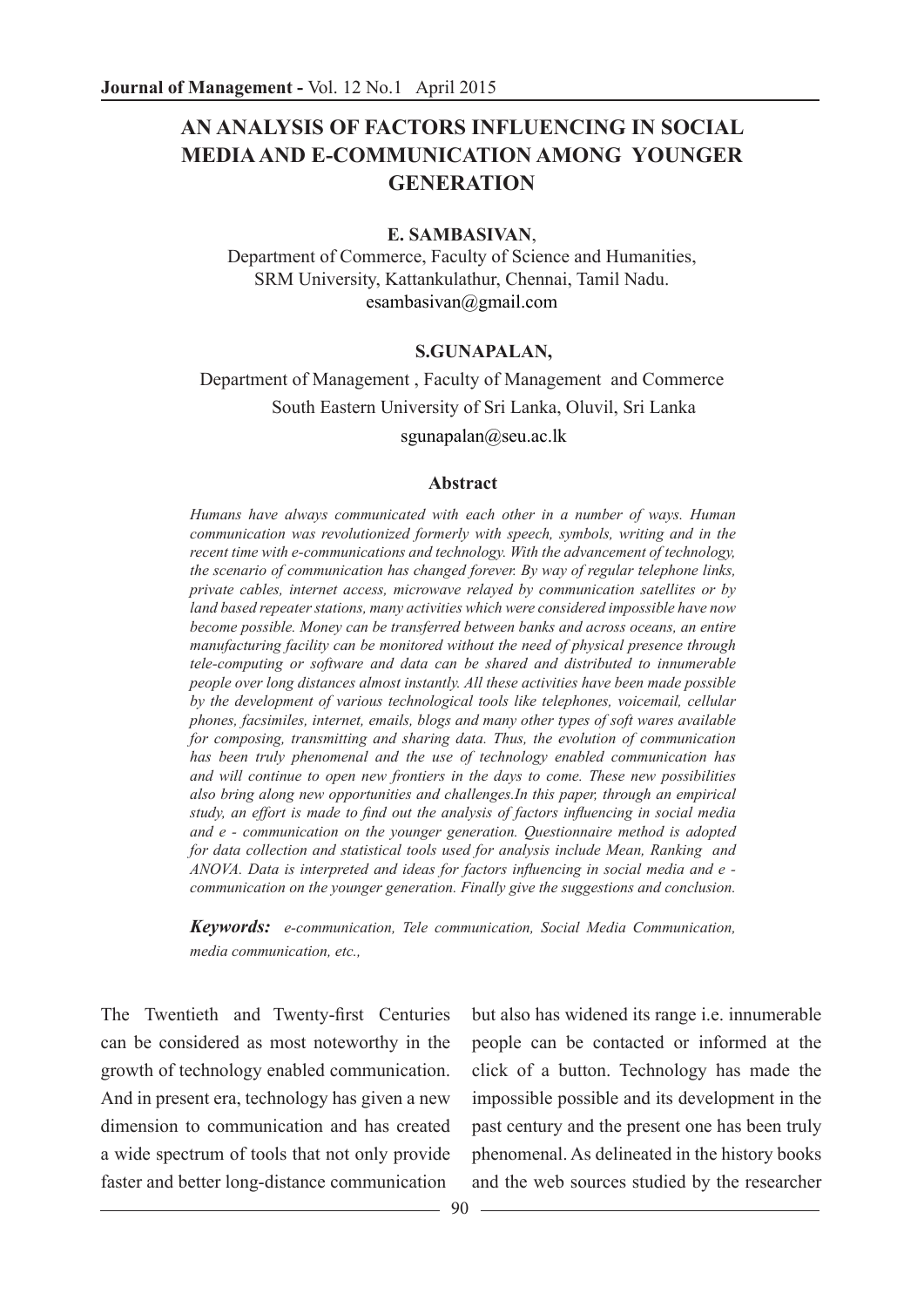some of the prominent inventions in the field of technology communication are as follows:-

1.Printing press 2. Telegraph 3. Telephone 4. Television 5. Computer 6. Internet 7. Laptop/Ultra Book 8.Tablet etc., With the advent of the 21st Century, technological advancements opened up an altogether new realm of possibilities. Communication entered a different level when it was facilitated by controlled waves and electromagnetic signals. The new technological tools: like personal computers, internet and mobile technology, made communication speedier, cost effective and increased its range to a large extent. At the click of a button, one can have access to any kind of information required and communicate it to innumerable people. One can exchange messages almost instantly. Another revolution of e-communication is chatting and video conferencing with allows one-on-one or faceto-face communication. In addition to this, it is also cost-effective and, therefore, used widely. With easy internet access to all and cheap availability of technological tools (such as PCs, laptops etc.) e-communication became one of the most the preferred mode of communication in present era.

Everything in the world of computer technology these days seems to be prefaced with the letter 'e'. Apparently, a golden letter to those with the skills to master technology of the e-world .

Research has been carried out on number of aspects of communication like ICT tools, role of technology in teaching, business communication and correspondence; but no pointed research has been carried out in the area that the researcher has chosen. It has remained to a large extent untouched. Therefore, the researcher intends to inquire into and critically examine analysis the present topic in detail.

#### **Research methodology**

# **Sampling Frame and Data Collection Procedure**

Primary data needed for the study were collected through questionnaires issued to 670 respondents, who constitute the sample for the study. They represented a wide spectrum of Government university, private university, private college, aided college and government college. Sample consists of respondents to different faculties

Convenience sampling was adopted considering the availability and approachability of respondents for the purpose of data collection efforts.

A total of 670 questionnaires were issued through personal contacts, after obtaining official permission from educational institutions and through the assistance obtained from many respondents. Completed questionnaires received were 628, which represent 94% of response rate but only 600 questionnaires were used, remaining 28 questionnaires were discarded because of incomplete answers or partially filled defective responses, as they are not useful for statistical purposes.

### **Objectives of the study**

1. To study the Profile of the sample Respondents on factors influencing in social media and e-communication on the younger generation.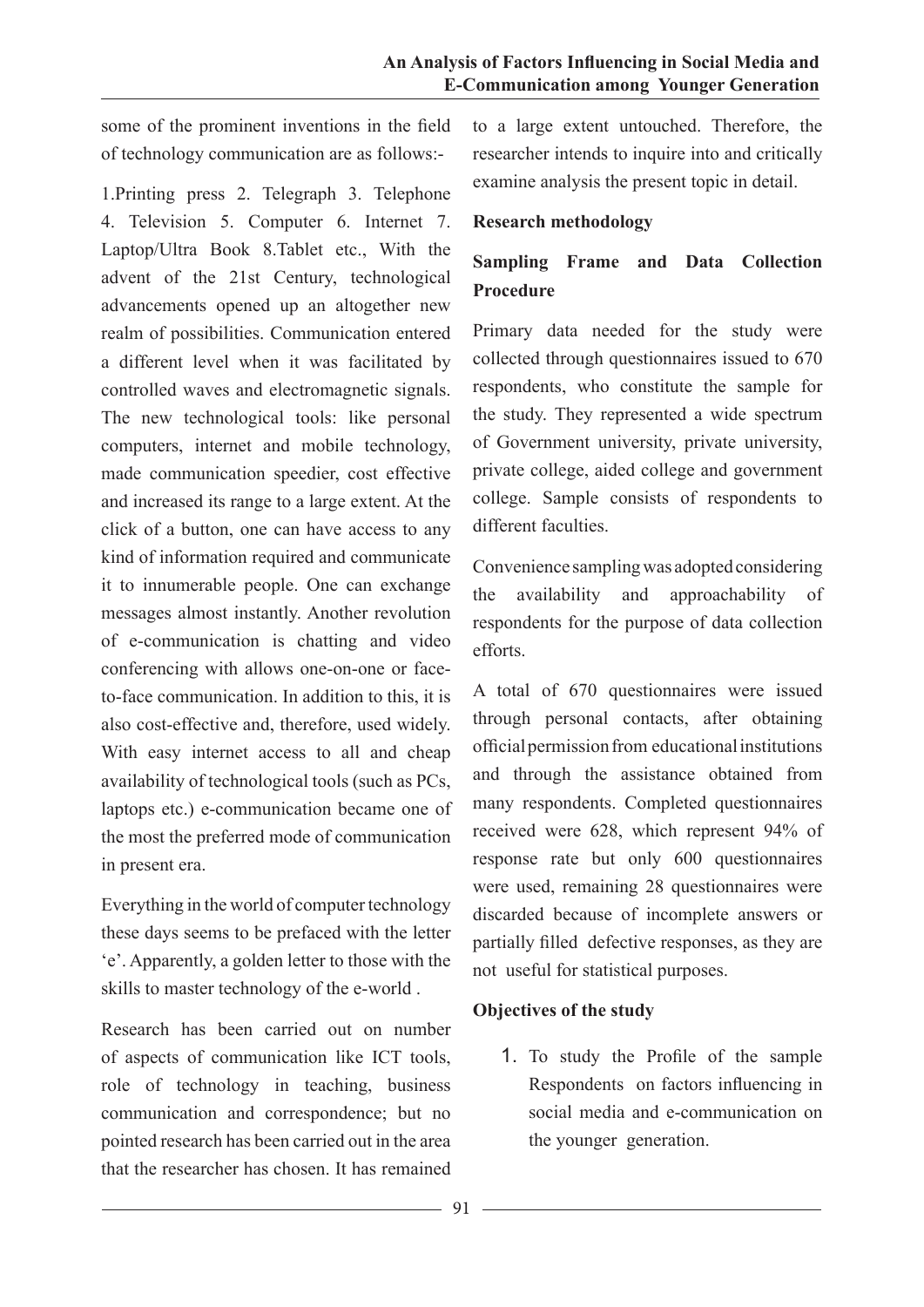- 2. To Analysis of factors influencing in social media and e-communication on the younger generation.
- 3. To know the gender differences of factors influencing in social media and e-communication on the younger generation.

### **Pretesting and Pilot Study**

The present study was conducted through a structured questionnaire. To understand the communicability of the questionnaire and content validity, as would be perceived clearly by the impact of social media and e-communication on the younger generation – a study with reference to higher education students in Chennai city, Preliminary survey was conducted. A draft questionnaire was given to educationalist belonging to different institutions in Chennai and also given to academicians in the field of commerce and management, to obtain their views on the design and dimensions considered for the study. On the basis of the comments received from academicians and social media executives, revisions were made to make the language more communicable. It also resulted in deletion and addition of some dimensions. The structure was also improved.

**Table 1- Gender distribution of Respondent** 

Then the questionnaire was administered for pilot study to 150 executives, belonging to different education institutions in Chennai city. The data obtained is verified for the reliability of the questionnaire by computing Cronbach's Alpha co-efficient.

### *The results are as follows:*

1) Social media and e-Communication on the Younger generation – A study with reference to Higher education students in Chennai city  $=$  891

The above reliability co-efficient are considered satisfactory. The final version of the questionnaire was then prepared and used for the study.

Summarized presentation of the demographic profile of sample respondents and appropriate survey of related Impact of Social media and e-Communication on the Younger generation factors are presented below.

# **Analyses of Demographic Characteristics of Respondents:**

Table displays the distribution of gender of respondent. Out of 600 respondent 54.5% of the respondent are male and remaining 45.5% of respondent are female. This shows that

| <b>Particulars</b> | <b>Number of Respondent</b> | <b>Percentage</b> |  |
|--------------------|-----------------------------|-------------------|--|
| Male               | 327                         | 54.5              |  |
| Female             | 273                         | 45.5              |  |
| Total              | 600                         | 100.0             |  |

 *Source: primary data*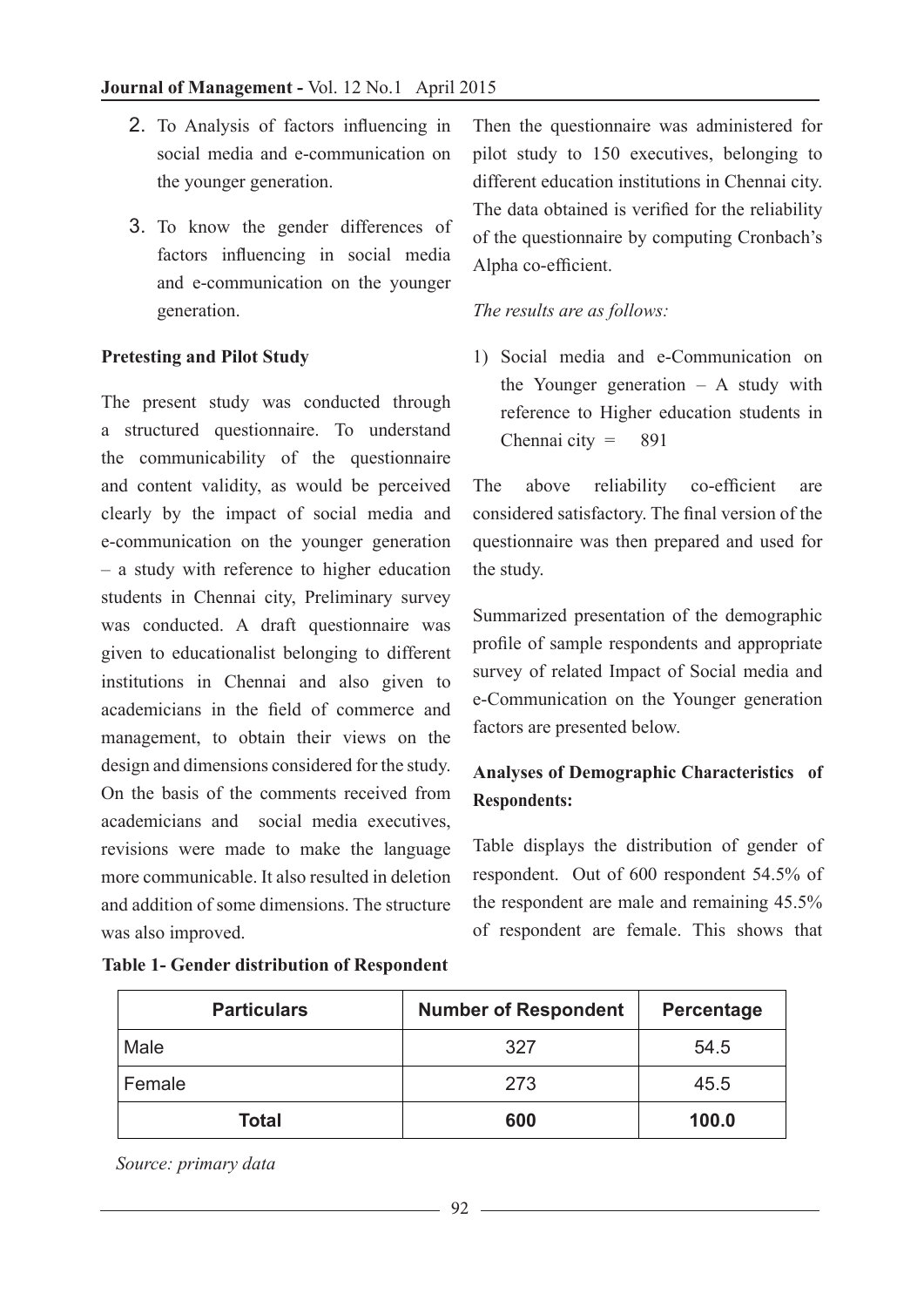| <b>Particulars</b>   | <b>Number of Respondent</b> | Percentage |
|----------------------|-----------------------------|------------|
| Up to 21 Years       | 84                          | 14         |
| 21 Years to 23 Years | 127                         | 21.17      |
| 23 Years to 25 Years | 217                         | 36.16      |
| More than 25 Years   | 172                         | 28.67      |
| <b>Total</b>         | 600                         | 100.0      |

**Table 2- Age group distribution of Respondent** 

*Source: primary data*

majority of the respondent (54.5%) are male respondent. Table explores the age distribution of respondent. Out of 600 respondent 14% of the respondent are having age below 21 years, 21.17% of the respondent are in the age group 21 - 23 years and 36.16% of respondent are the age group between 23 years to 25 years and another 28.67% of the respondent are having age above 25 years. This results shows that majority of the respondent are having age between 23years to 25 years.

Table explains the details of educational qualification of respondent from Chennai city. Out of 600 respondents 38.5% of the respondents are studying under graduates degrees. 30.67% of the respondents are studying Post graduates and another 12.16% of the respondents are studying professional degree and 18.67% of respondents are studying research. This table shows that majority of the respondent (38.50%) are possessing studying under graduate degrees. Research like, M.Phil, Ph.D., etc., and Professional degree like, ICWA, CA, ACS, etc.,

The above chi – square values indicate that age, gender, educational qualification, faculty distribution and medium of instructions have significant associations with frequency of preferences for impact of social media and e-communication on the younger generation.

**Table 3-Educational qualification distribution of Respondent**

| <b>Particulars</b> | <b>Number of Respondent</b> | Percentage |  |
|--------------------|-----------------------------|------------|--|
| UG                 | 231                         | 38.5       |  |
| PG                 | 184                         | 30.67      |  |
| Professional       | 73                          | 12.16      |  |
| Research           | 112                         | 18.67      |  |
| Total              | 600                         | 100.0      |  |

*Source: primary data*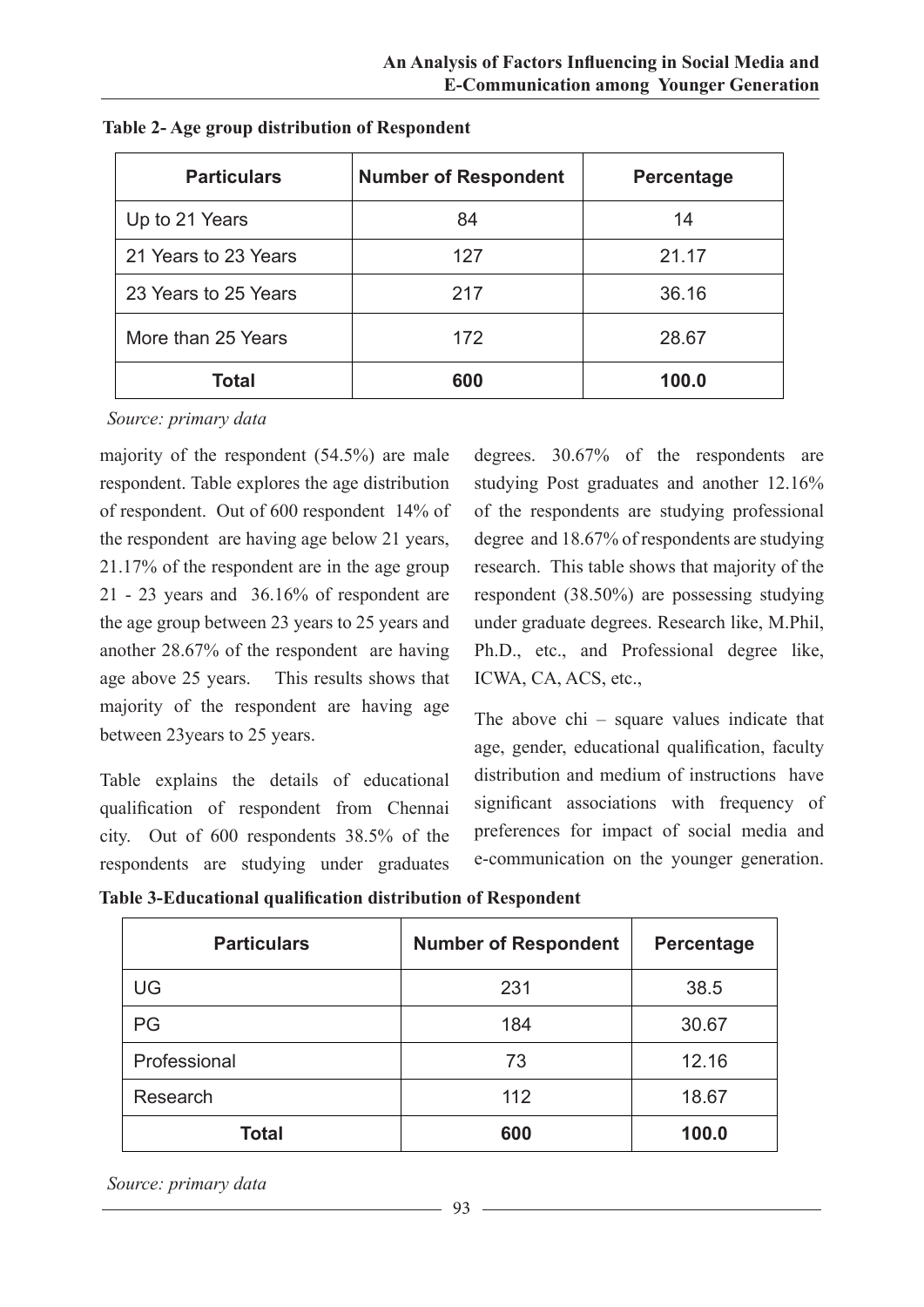**Table – 4. - Demographic variables and impact of social media and e-communication on the younger generation**

| Particulars                      | Chi-square<br>value | P value  | Result      |
|----------------------------------|---------------------|----------|-------------|
| Gender                           | 180.887             | $.000**$ | Significant |
| Age                              | 129.040             | $.000**$ | Significant |
| <b>Educational Qualification</b> | 90.535              | $.000**$ | Significant |
| <b>Faculty Distribution</b>      | 38.144              | $.000**$ | Significant |
| Medium of instructions           | 17.751              | $.010**$ | significant |

 *Source: Primary data*

\*\*At 1% level of significance \*At 5% level of significance

The results shows that significantly associate the demographic variables and impact of social media and e-communication on the younger generation.

# **Gender and Impact of Social Media and E-Communication on the Younger Generation**

### **Hypothesis**

 $H_0$ : **:** There is no relationship between the gender and impact of social media and e-communication on the younger generation

 $H<sub>i</sub>$ : **:** There is significant relationship between the gender and impact of social media and e-communication on the younger generation

Student's "t" test shows the perceptions of sample respondents that gender status influences the social media and e- communication on the younger generations' value not significant for gender categories. It is reflected by mean scores of male (78.6557) and female (78.4724). This results shows that the perceptions of male and female thinking's are same in e-communication in college students. The above results shows

# **Table 5- Gender and Impact of Social Media And E-Communication on The Younger Generation**

| Gender | Mean<br>value | F value | t value | P value | Result          |
|--------|---------------|---------|---------|---------|-----------------|
| Male   | 78.6557       | 19.466  | 2.492   | .230    | Not Significant |
| Female | 78.4724       |         |         |         |                 |

*Source: Primary data*

\*At 1% level of significance \*\*At 5% level of significance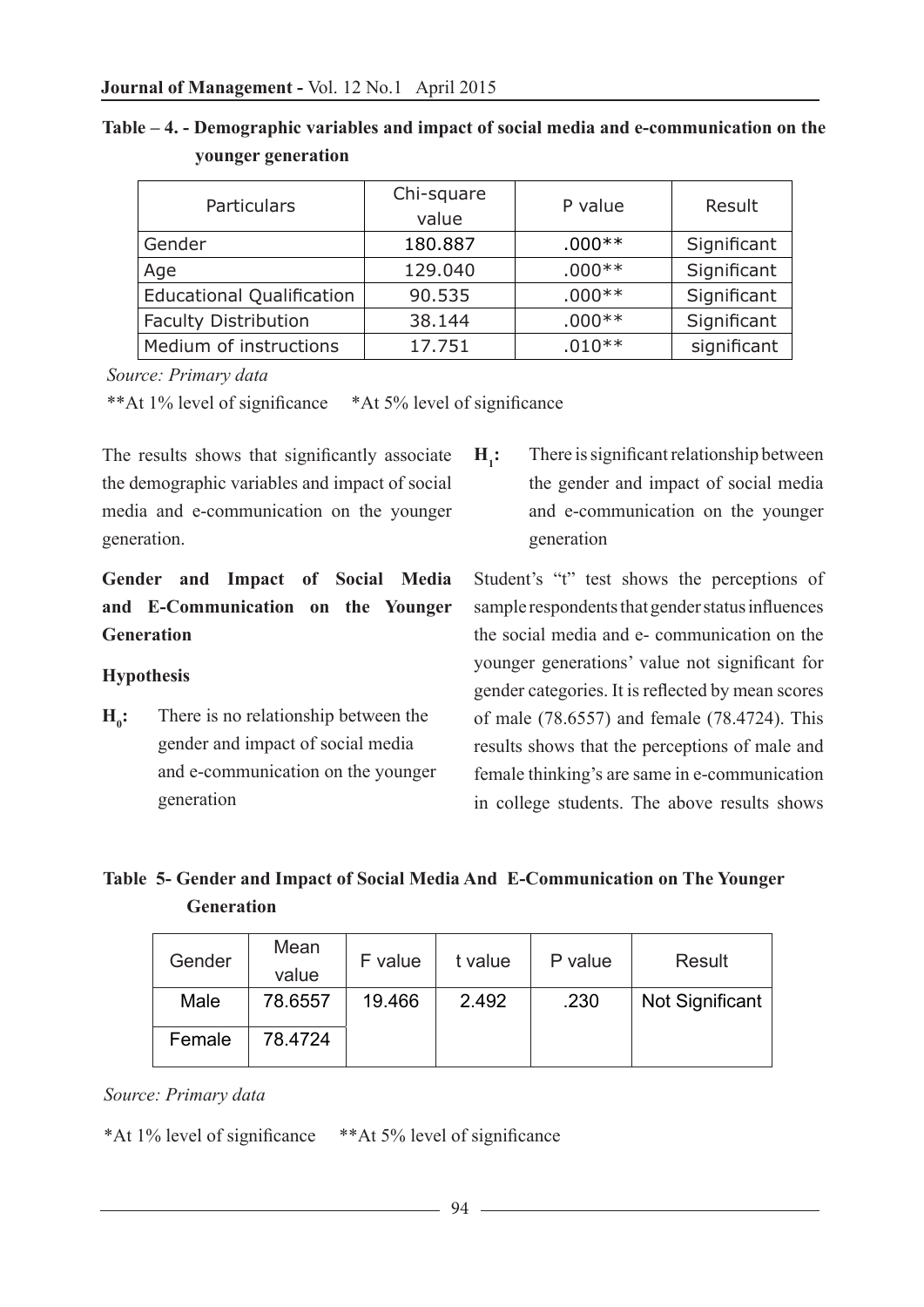| Age            | Mean Value | F value | P Value | Result      |
|----------------|------------|---------|---------|-------------|
| Up to 21 Years | 49.2693    |         |         |             |
| 21 Years to 23 | 53.5550    | 8.079   | $.000*$ | Significant |
| Years          |            |         |         |             |
| 23 Years to 25 | 55.1759    |         |         |             |
| Years          |            |         |         |             |
| More than 25   | 59.8964    |         |         |             |
| Years          |            |         |         |             |

**Table 6 Age and Impact of Social Media and E-Communication on the Younger Generation**

*Source: Primary data*

\*At 1% level of significance \*\*At 5% level of significance

that there is no significant between gender and impact of social media and e-communication on the younger generation. The gender perceptions are same therefore the null hypothesis not rejected.

# **Age and Impact of Social Media and E-Communication on the Younger Generation**

### **Hypothesis**

- $H_{\circ}$ : **:** There is no relationship between the age and impact of social media and e-communication on the younger generation
- H1: There is significant relationship between the age and impact of social media and e-communication on the younger generation

The above result reveals that there is a significant difference between age and the impact of social media and e-communication on the younger generation - A study with reference to Higher education students. With advancement of age, Respondents are using e-communications

are increases positively 25 yrs of age, but, it decreases school education level of age. It seems that after school yrs of age, students are liberal on spending the time to internet. This result strengthens the argument that age is an important factor influencing the impact of social media and e-communication on the younger generation as advocated by many researches. For example, Euro monitor, (2007), in its study on "computer using - United Kingdom", stated that in terms of spending on computer, age is a stronger determinant of women's budget than their socio-economic status.

Mintel, (2008) in his study titled "laptop - UK" found that 20-24 and 25-34 age groups are of utmost importance to the marketers as women are less anxious about quality than style in their laptop.

The study conducted by Van Ravenswaay and Hoehn (1991) titled "The Impact of ecommunication purchase of electronic devises: A Case Study of Apples" found that age had a negative effect on demand for pesticide residue-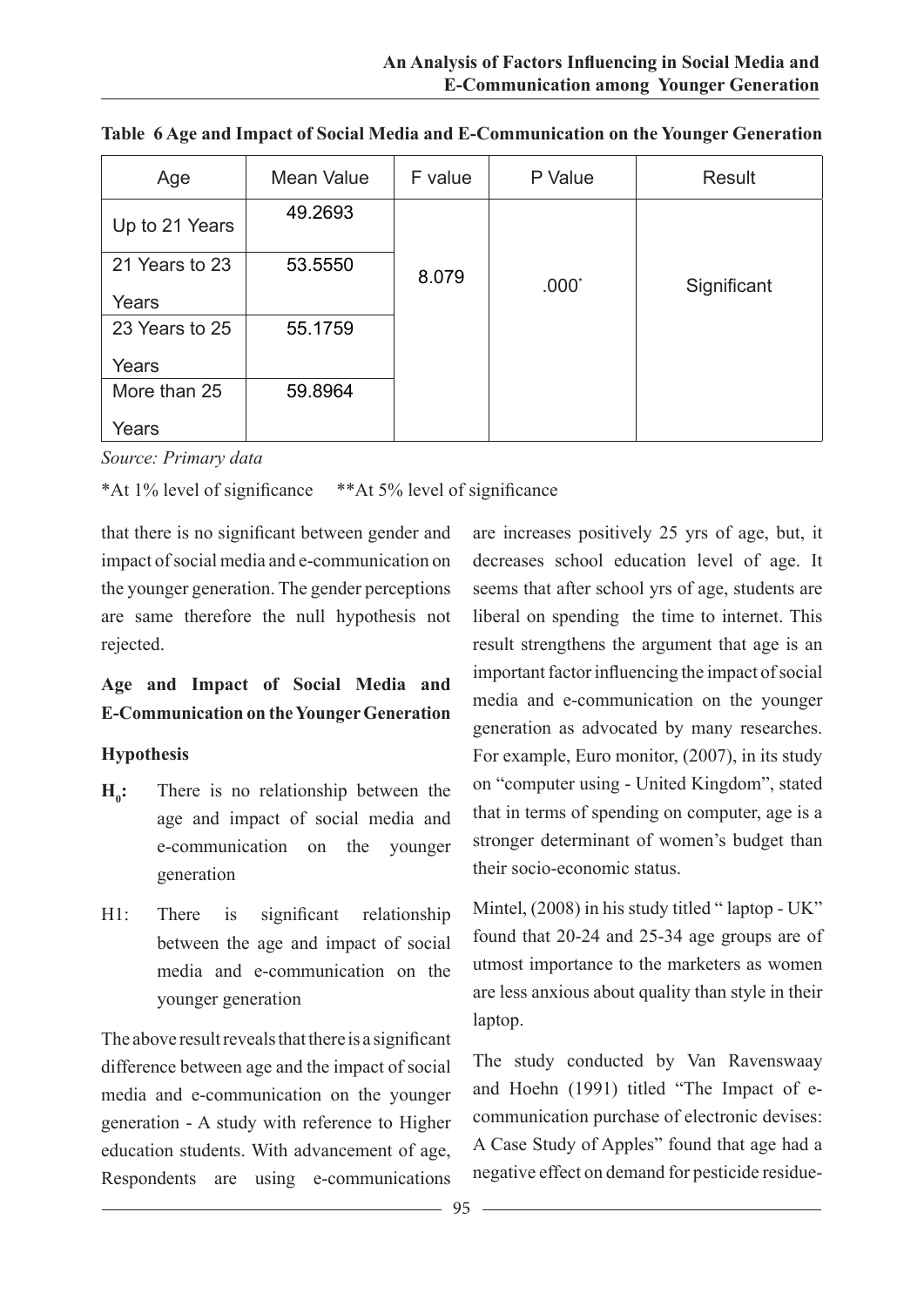| Education    | Mean    | F value | P Value | Result          |  |
|--------------|---------|---------|---------|-----------------|--|
|              | Value   |         |         |                 |  |
| UG           | 66.8000 |         |         |                 |  |
| PG           | 67.9353 | 1.101   | .324    | Not Significant |  |
| Professional | 66.9063 |         |         |                 |  |
| Research     | 67.1704 |         |         |                 |  |

|            | Table 7 Education and Impact of Social Media and E-Communication on The Younger |  |
|------------|---------------------------------------------------------------------------------|--|
| Generation |                                                                                 |  |

#### *Source: Primary data*

\*At 1% level of significance \*\*At 5% level of significance

free apples (i.e., older consumers demanded fewer pesticide-residue-free apples). However, Jolly (1991) found no correlation between age and purchases of mobile produce.

The above results show that there is significant between age and impact of social media and e-communication on the younger generation. The age perceptions are same therefore the null hypothesis rejected.

# **Education and Impact of Social Media and E-Communication on The Younger Generation**

#### **Hypothesis**

- $H_{0}$ : **:** There is no relationship between the education and impact of social media and e-communication on the younger generation
- $H_1$ : **:** There is significant relationship between the education and impact of social media and e-communication on the younger generation

The above ANOVA analysis indicates that

education of the impact of social media and e-communication on the younger generation - A study with reference to Higher education students does not play any significant role in the impact of social media and e-communication on the younger generation - A study with reference to Higher education students.

Ozhan (2004) report that as educational level increases, the level of negative attitude towards mobile phones increases also. These findings are supported by Sarker and Wells (2003) who consider economic conditions as an influencing factor on adoption and usage of mobile phones (Sarker and Wells, 2003). Therefore, it is concluded that the respondents with a higher level of education show a more negative attitude towards social media advertising and perceive a lower value.

The above results show that there is no significant between education and impact of social media and e-communication on the younger generation. The education perceptions are same therefore the null hypothesis not rejected.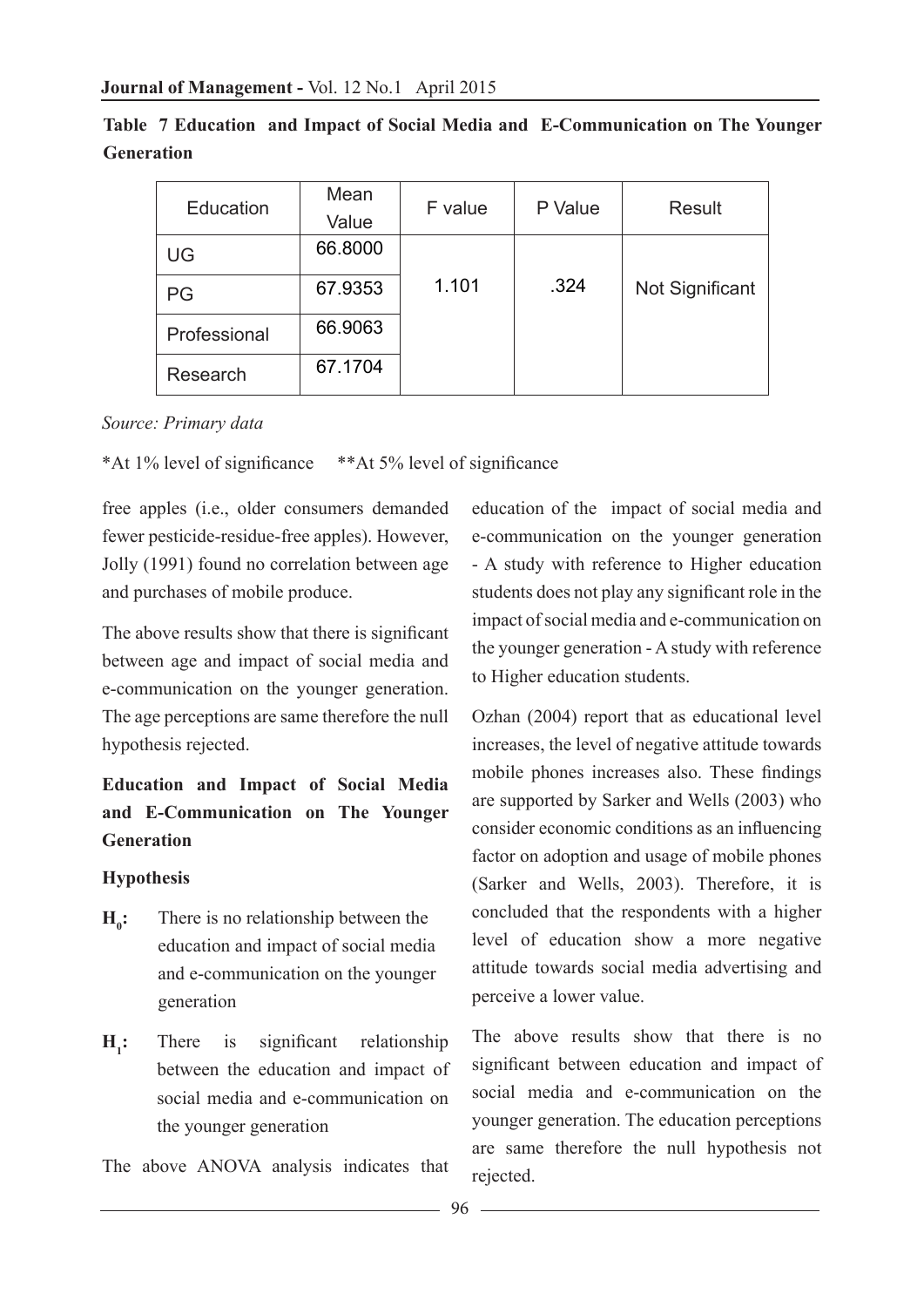### **Findings and Conclusions**

The results show that:

Majority of the respondent (54.5%) are male respondent.

Majority of the respondent are having age between 23years to 25 years.

Majority of the respondents are belongs to faculty of engineering and science.

majority of the respondents are writing the examinations and studying the English medium

all the educational institutions students are using internet by the way of internet centre, home, cell phone and college campus wi fi network etc.,

maximum respondents are using internet facilities in their home only.

all the students are using e- communication through the social networking group by the way of internet.

all the students are having the social network account and operate their accounts.

student communities are always updating the information through social network blogs.

There is no significant between gender and impact of social media and e-communication on the younger generation. The gender perceptions are same therefore the null hypothesis not rejected.

There is significant between age and impact of social media and e-communication on the younger generation. The age perceptions are same therefore the null hypothesis rejected.

There is no significant between education and impact of social media and e-communication on the younger generation. The education perceptions are same therefore the null hypothesis not rejected.

There is significant between faculty distributions and impact of social media and e-communication on the younger generation. The faculty distributions perceptions are significantly influence the e communications so therefore the null hypothesis is rejected.

There is significant difference between medium of instructions and impact of social media and e-communication on the younger generation. The medium of instructions perceptions are significantly influence the e communications so therefore the null hypothesis is rejected.

There is no significant difference between Access to internet and impact of social media and e-communication on the younger generation. The respondent accesses to internet perceptions are not significantly influence the e communications so therefore the null hypothesis is not rejected.

There is significant difference between social blog access to internet and impact of social media and e-communication on the younger generation. The respondent social blog access to internet perceptions are not significantly influence the e communications so therefore the null hypothesis is not rejected.

There is significant difference between often to access to social blog into internet and impact of social media and e-communication on the younger generation. The respondent often to access social blog into internet perceptions are